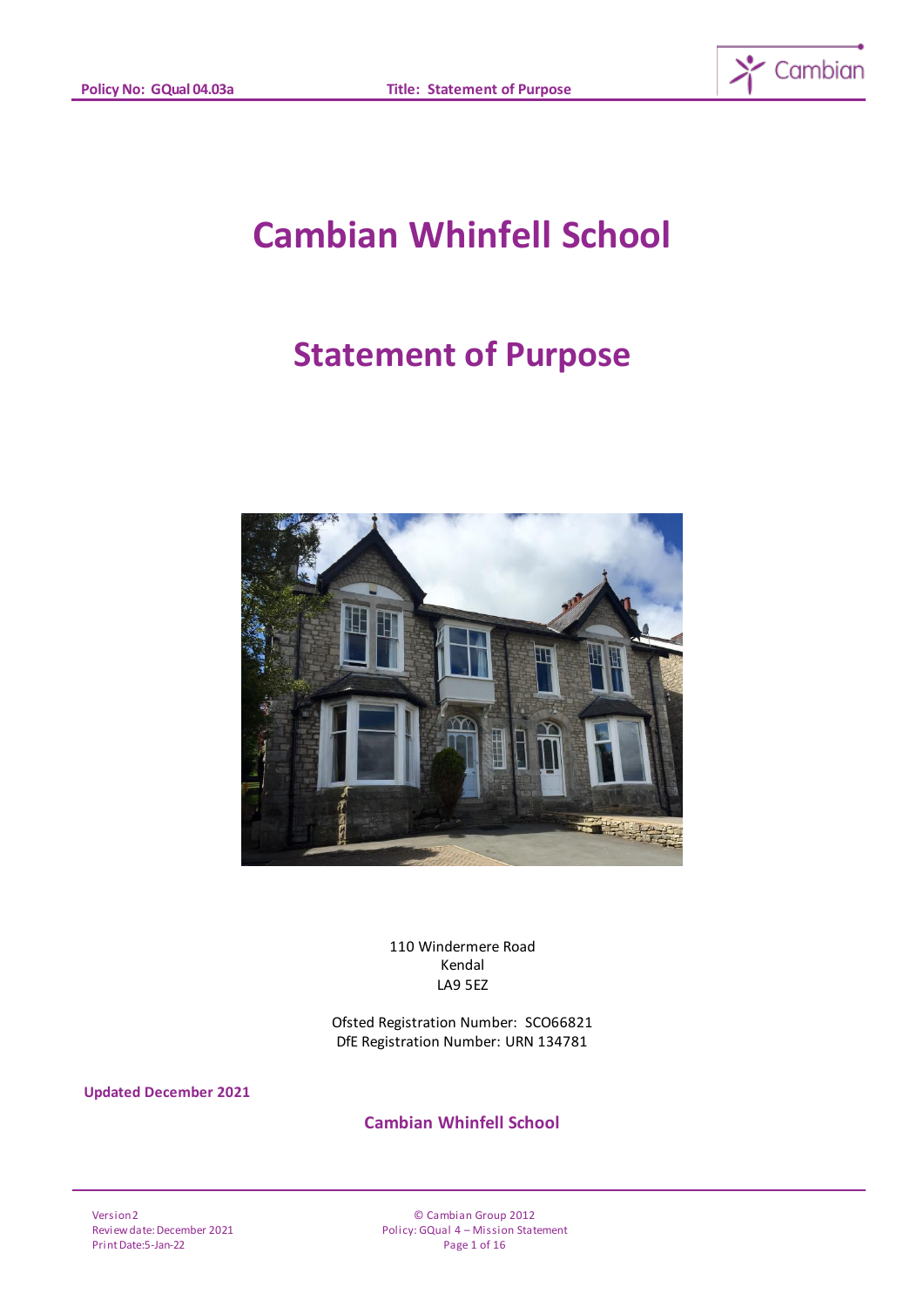

#### **QUALITY AND PURPOSE OF CARE**

#### **Cambian Whinfell School**

Cambian Whinfell School is part of the Cambian Caretech Group and is a national resource supporting 14 young people (males) over two sites. In addition, we also have up to two-day places for young people who attend only for school and are educated on the main site. Young people accommodated will be aged between 11 and 19. Young people may continue to reside with us beyond 18 if:

- this reflects the requirements of a young persons' Statement of Special Educational Needs or Education Health and Care Plan.
- there is a plan in place for the young person, created by their Social Worker/Local Authority and Registered Manager, that clearly demonstrates a 'moving on' process and the Registered Manager has completed a risk assessment that demonstrates that the other children in the home/school will not be at risk by living with an adult. The Registered Manager will ensure that numbers of young people aged 18 and over are kept below half the amount of places and are included in the numbers that Cambian Whinfell School Ltd. is registered for.

Cambian Whinfell School operates from two sites, in close proximity to each other that are managed as one establishment.

**Windermere Road** caters for up to 10 young people who require close residential support and individual education schemes.

**Kendal Green** caters for up to four young people who require residential support and individual education schemes, but with an additional emphasis on working towards semi independence skills or working towards a set transition into alternative adult services. Residential staff work over both sites.

#### **The profile of our young people**

Our young people:

- Are male, aged  $11 19$  years old
- Have a diagnosis of AS/ASD and possible co-morbidities (ADHD, PDA etc).
- Are higher-functioning though may occasionally have mild to moderate learning difficulties. To integrate socially and academically any new admission must be of comparable abilities to the existing cohort.
- Demonstrate a willingness to engage in improving their life-chances, be they academic, communication, social or independent life skills
- Can work, or be seen to have the potential to work, on a one to one or small group basis
- May have challenging behaviour, both reactive and passive
- May have some mental health issues
- Will often have been out of school for some time, may come from a family situation in crisis and might have been an inpatient in hospital
- At post-16 demonstrate a willingness and ability to follow a pathway to independence programme and to be increasingly able to work independently on academic assignments.

We need to be as sure as possible that although our young people may initially present with challenging behaviours at first we can feel assured that the change of environment and support put in will reduce behaviours. The physical building is not large and sustained high-level behaviours cannot be managed long-term without a negative impact on house-mates. We will need to feel assured that behaviours are AS/ASD driven. We would not normally accept young people who had significant SEMH needs or underlying serious complex mental health issues. Neither are we a secure setting. We have direct access to town, busy roads and the open countryside. We would need to risk assess carefully if there is a history of going missing from home or using illegal substances. A new young person's needs need to be compatible with the needs of the other young people already present in the school/home at that time.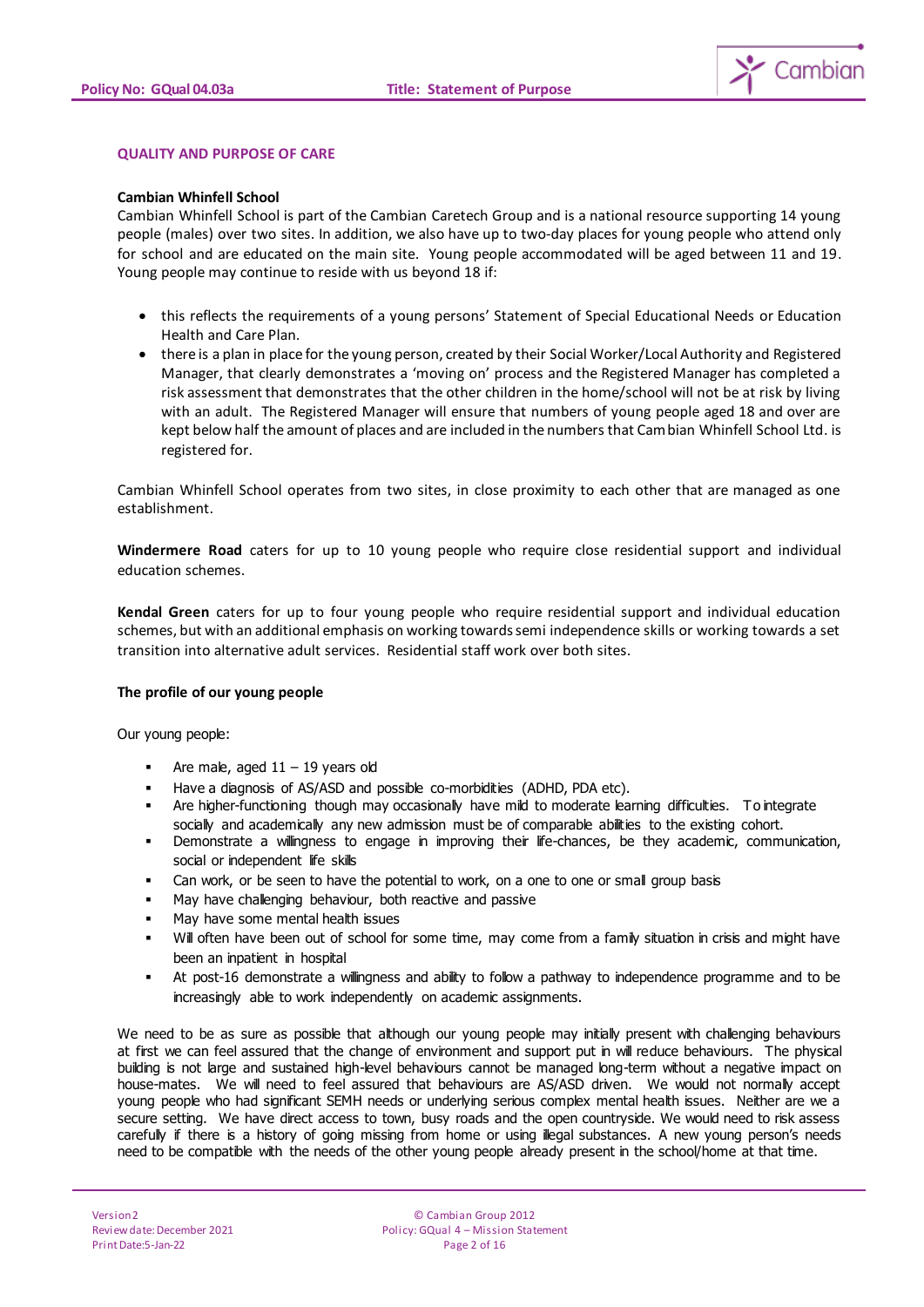

#### **Ethos and Outcomes**

Staff and young people at Whinfell School work together to overcome the barriers that have often prevented young people from learning. We provide a calm and nurturing environment which enables young people with ASD to lower their anxieties and develop their social and academic skills. Residential and education staff work closely together to provide individual care and education throughout the waking curriculum. Young people are encouraged and supported to achieve their true potential, and to equip them with the skills ready to cope with life and their ASD in the best possible way. We recognise that all our young people are unique and support and care is tailored to ensure the best possible outcomes for all are achieved.

#### **Accommodation**

Cambian Whinfell School can accommodate 14 young males (age 11-19) in individual bedrooms over its two sites; ten at the main school site and four at Kendal Green.

Accommodation will be adapted to suit the needs of a young person where practically possible. Given the nature of ASD and possible sensory issues, young people who require a low stimulus environment will be supported with this.

Cambian Whinfell School/Kendal Green has facilities to support the use of sleep in staff. In addition, waking night staff support young people at the main school site.

There are adequate washing, bathing and showering facilities for the number of young people in the school.

#### **Location, Design and Size of the Home**

Cambian Whinfell School has been chosen as an appropriate establishment for young people on account of its facilities, location and proximity to community resources:

- The main school site is a large detached house with a homely feel. There are two lounges and a chill out room for young people to enjoy, as well as a communal dining area. There are ten bedrooms within the home, four with en-suite bathrooms. At the rear of the building are the classroom areas.
- Kendal Green is a large semi-detached house in a residential area close to Whinfell School and over-looking the green. It has four bedrooms, two lounges and a dining room for young people to enjoy.
- Both houses have private enclosed garden areas and are in close proximity to a large green area.
- Each young person placed at Cambian Whinfell School/Kendal Green will have their own bedroom.
- Young people will be provided with a room within the home where they can meet with family, friends and professional representatives in private.
- The furnishings and internal designs of the school/Kendal Green are of a high standard both aesthetically and from a safety aspect.
- Cambian Whinfell School/Kendal Green are set in a residential area within very close proximity to local amenities and the outside community.
- Cambian Whinfell School/Kendal Green are ideally situated for the open country with the Lake District National Park boundary being a little over a mile away. Lake Windermere is only seven miles from the school building.
- Cambian Whinfell School/Kendal Green has excellent motorway (J36 of the M6 is only 9.5 miles away) and main line rail links (Oxenholme Railway Station is four miles away) affording easy access to families and professional representatives.

#### **Cultural, Linguistic and Religious needs**

When placing authorities request a placement for a young person, Senior Managers will meet with the young person, their parents, professionals, representatives and nominated others to identify any cultural, linguistic and religious needs. A placement will only be offered if all can agree that the young person's spiritual, cultural, health, dietary and social needs can be met within the setting and local community. If agreement is reached that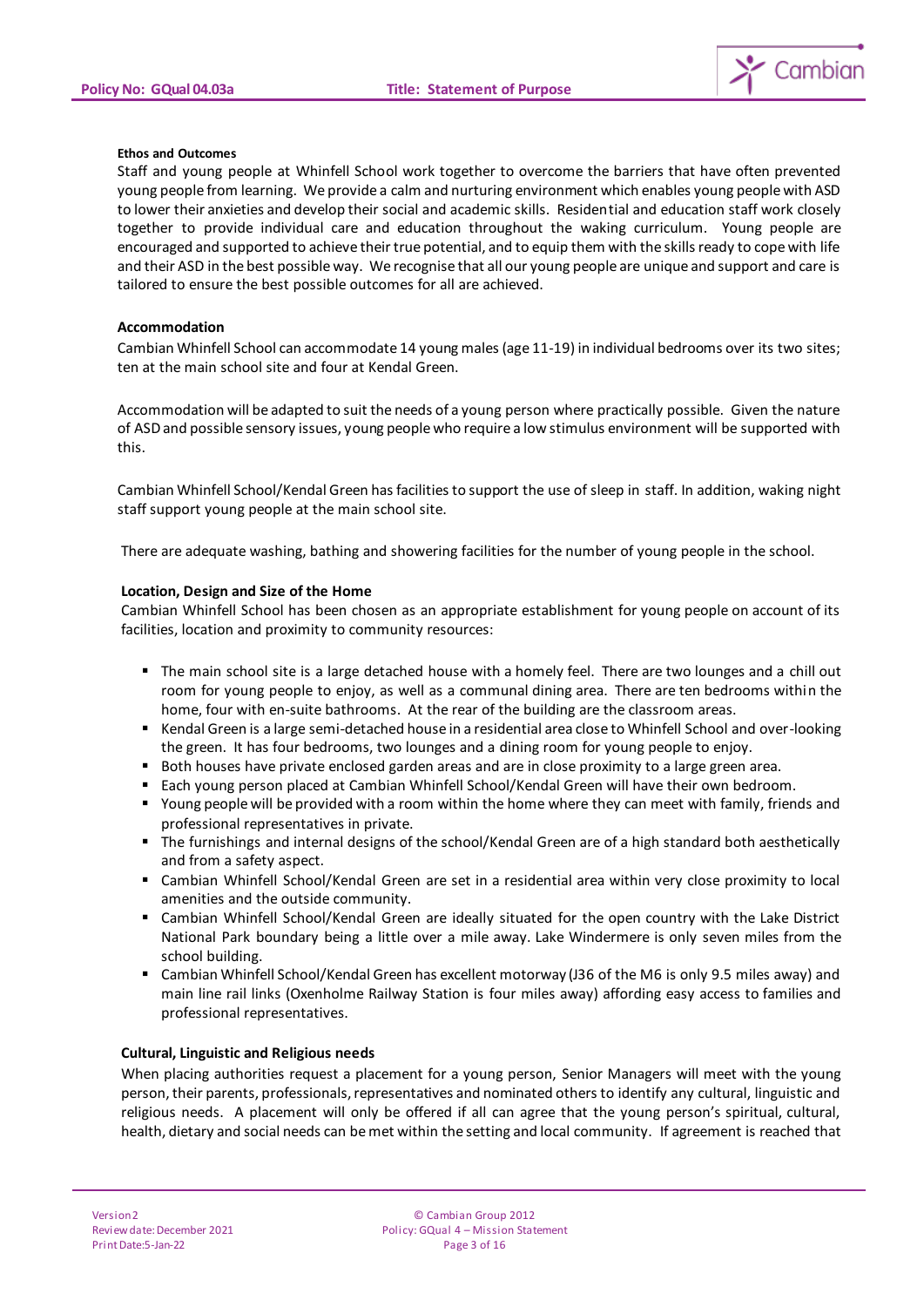

all the young person's needs can be met, these will be detailed in their placement plans along with the practical arrangements.

#### **Complaints and Representation**

Cambian Whinfell School has a detailed complaints and representation procedure. Young people can access the complaints procedure using their Young Person's guide which gives instruction on how to make confidential written and verbal communications with family, professional representatives, Ofsted and external child protection services. Young people are also encouraged to have private consultations with their families, advocates, social staff and significant others.

There are child friendly complaint forms readily available around the buildings which young people can send in confidence to their parents, social worker, advocate, OFSTED or significant other.

Prior to placement at Cambian Whinfell School, the young person, their parents/significant other and their social worker will be issued with both complaint forms and information cards listing the telephone numbers for the school, local child protection services, OFSTED and national child protection helplines i.e. NSPCC, Childline.

Staff within Cambian Whinfell School Ltd are very familiar with and supported to use the internal complaints procedure and external child protection 'whistle blowing' procedures.

The Managers of Cambian Whinfell School Ltd are committed and active in responding to complaints from young people, staff, parents and professional representatives in a full and expedient manner.

Should a complaint be raised by a person external to the school (i.e. social worker, parent) they should contact the Principal Teacher or Registered Manager in the first instance. A copy of the Complaints policy is available on request.

#### **Whistle Blowing by Staff**

Cambian Whinfell School Ltd takes a very active stance on whistle blowing. The safety of young people is the paramount consideration of the Company and subsequently staff are equipped and encouraged to report concerns and abusive practices to outside agencies when it is felt that they have not or cannot be successfully managed within the Company.

All staff, young people, their parents and social staff are provided with information detailing phone numbers of local and national child protection agencies. As part of the interview process for Cambian Whinfell School Ltd all candidates are asked to demonstrate their awareness and conviction to alert outside agencies in the event of abusive practices.

#### **Safeguarding and Child Protection Procedures**

Cambian Whinfell School Ltd has developed its child protection procedures, policy documents, guidance notes and training programme to incorporate Legislation, National and Local Government Policy and Children's Homes Regulations. We fully subscribe to the Cumbria Safeguarding Children Partnership procedures and guidance.

The Registered Manager, Principal Teacher, Deputy Care Manager's and Deputy Principal of Education are all trained in Multi-Agency Safeguarding to Level 3 standard.

All staff are given safeguarding and child protection training as part of their induction programme. It also features heavily in INSET training subjects.

Parents, placing authorities, social workers and significant others can be issued with a copy of the safeguarding and child protection procedures upon request.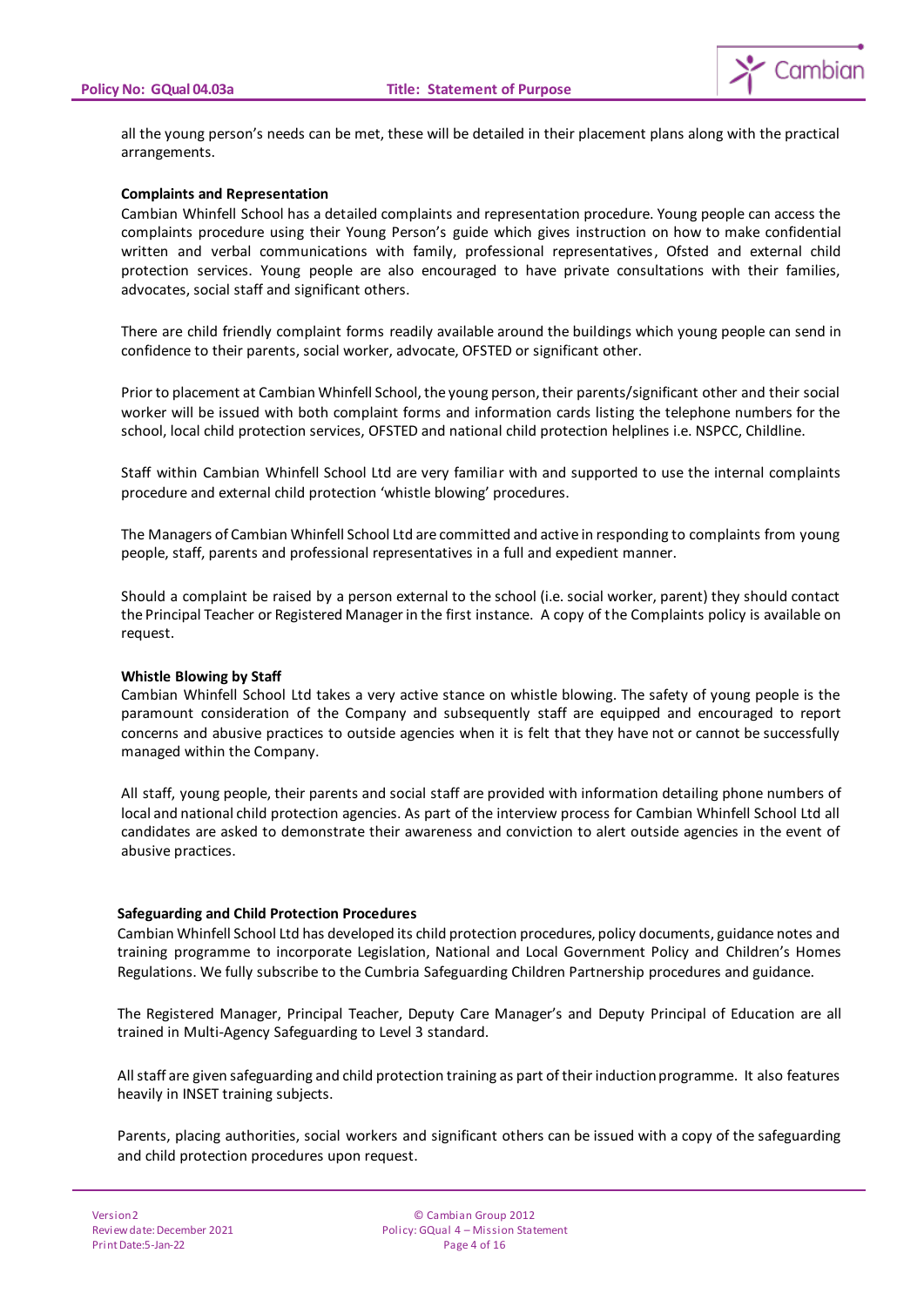

#### **Behaviour Support**

Cambian Whinfell School offers support to young people whose condition may also present with challenging behaviour. It is with this in mind that Cambian Whinfell School has structured its behaviour management policies and procedures to reflect both the needs of the individual and those working/living around them.

Each young person placed at Cambian Whinfell School will have an Individual Behaviour Support Plan (IBSP) which will have been set out and agreed by Cambian Whinfell School Ltd, the young person, their parents/advocate, social worker and other relevant professionals from the placing authority.

The IBSP is underpinned by a set of working documents which set out:

- **EXECT** Detailed information of a young person's presenting behaviours
- **Preferred de-escalation strategies**
- Preferred methods of physical intervention when de-escalation techniques have been unsuccessful
- Calming and after care plans to follow on from a physical intervention

An IBSP is an integral part of an overall care plan and is designed to keep young people safe whilst pathways are identified for more positive expression of anger, frustration and emotional distress.

Parents, placing authorities, social workers and significant others can be issued with a copy of the Behaviour Management Policy upon request.

#### **Dealing with Violence and Aggression**

All staff at Whinfell School are trained in the MAPA (Management of Actual and Potential Aggression) method of restrictive physical intervention (RPI). Staff are assessed by qualified instructors as to their competence at delivering MAPA responses and interventions. Within each young person's IBSP will be clear guidance upon 'agreed' preferred techniques to safely manage aggressive and challenging behaviours. The safeguarding procedures and guidance within Cambian Whinfell School reflect fully the need to use only agreed de-escalation and physical intervention strategies which staff are trained and supported to carry out. Systems and associated procedures are in place to record and respond to all incidences of physical intervention within the school/home and community.

#### **Behavioural Consequences**

Cambian Whinfell School sets out to build upon the positive aspects of young people's behaviour. It will not adopt punitive or recompense behavioural consequences that are detrimental to a young person's development. Behavioural consequences within Cambian Whinfell School are in place to offer guidance to young people in the safe and appropriate expressions of emotion and behaviour.

#### **VIEWS, WISHES AND FEELINGS:**

Cambian Whinfell School Ltd has developed a consultation process for young people which facilitates their inclusion in their day to day care, review process, complaints procedure and contact arrangements. The Young Person's Guide contains a variety of opportunities for the young person to contribute to the planning process.

Whinfell School offer an open and inclusive environment in which young people are encouraged to express their views, wishes and feelings towards their care. Such forums include young person's meetings, 1:1 key worker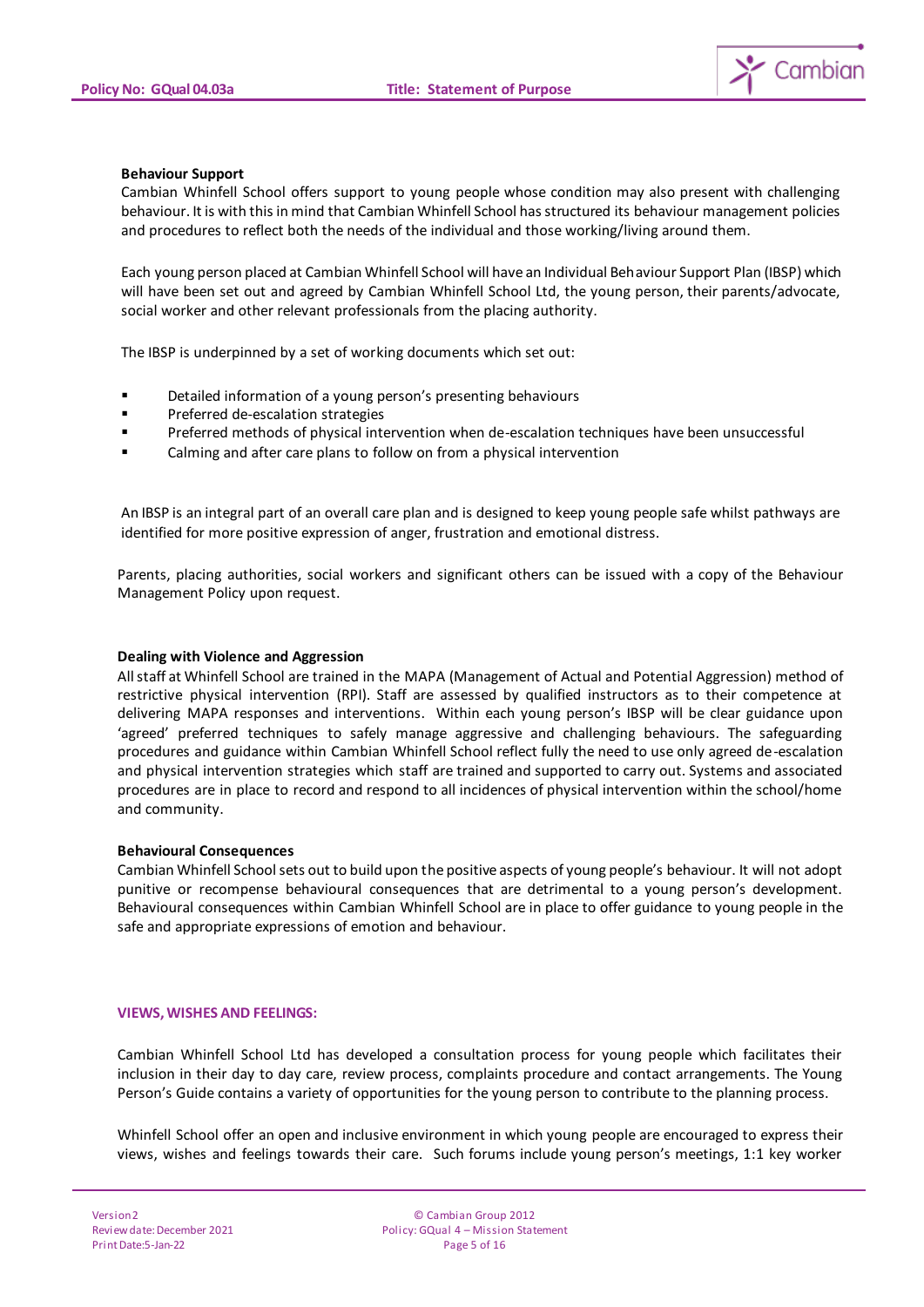

sessions, mentoring sessions and regular contact with the home's senior managers. Social workers/placing authorities will be kept regularly informed and LAC and annual reviews offer a more formal forum for discussion and decision making. Young people contribute to their placement plans and are encouraged to offer their suggestions on the running of the home, including areas such as menus, activities and décor. Staff at Whinfell School will always listen to ideas/suggestions put forward by young people and where possible will try to accommodate them. If this is not possible, an explanation will always be given as to the reasons why not.

As mentioned above, reviews form an important part of reviewing progress and establishing future plans, in a child centred manner. The young person, family members and their social workers are encouraged to discuss planning issues with the young person prior to statutory reviews. The young person will be encouraged to attend their review or when this is inconsistent with their well-being, to contribute in writing or other media i.e. audio/video material.

## **Anti-Discriminatory Practices**

Cambian Whinfell School Ltd has implemented and supported a policy document on anti-discriminatory practice which affects all aspects of direct care and support. Anti-discriminatory practices are evident in the:

- Preparation of Individual planning documents (IEPs, IBPs, Placement Plans)
- Planning for family contacts
- Structure of staff supervision and development pathways
- Structure in delivering care and education services
- Consultation process for young people, family members, staff and professional representatives
- Preparation of all policy documents and practice guidance.

#### **Children's Rights**

Cambian Whinfell School fully support the UN Convention on the Rights of the Child in that all children should have:

- The right to a **childhood** (including protection from harm)
- The right to be **educated** (including all girls and boys completing primary school)
- The right to be **healthy** (including having clean water, nutritious food and medical care)
- The right to be treated **fairly** (including changing laws and practices that are unfair on children)
- The right to be **heard** (including considering children's views)

Rigorous safeguarding procedures are in place to ensure young people are protected from harm. Activities are balanced against risk to enable young people to take part in fun and stimulating activities whilst keeping safe.

All young people are given the opportunity to achieve their potential academically. We recognise that most young people at Whinfell will have missed often a significant amount of school in the past and provision is made to support these young people to begin to access and enjoy education again.

The health and well-being of young people at Whinfell is promoted and reflected in individual placement plans. Access to medical professionals is promoted and young people are supported to become independent in development of their self- care skills.

All young people have access to clean water and nutritious food. Meals will be prepared with nutrition and health in mind and menus will reflect individual's right to choice. Specific dietary requirements relating to religion, culture or specific health needs will be catered for in full. As part of the consultation process, staff and young people are encouraged to comment upon the preparation, presentation and quality of meals. The preparation of main meals will be carried out by our Catering Manager or by residential staff. Young people will be encouraged,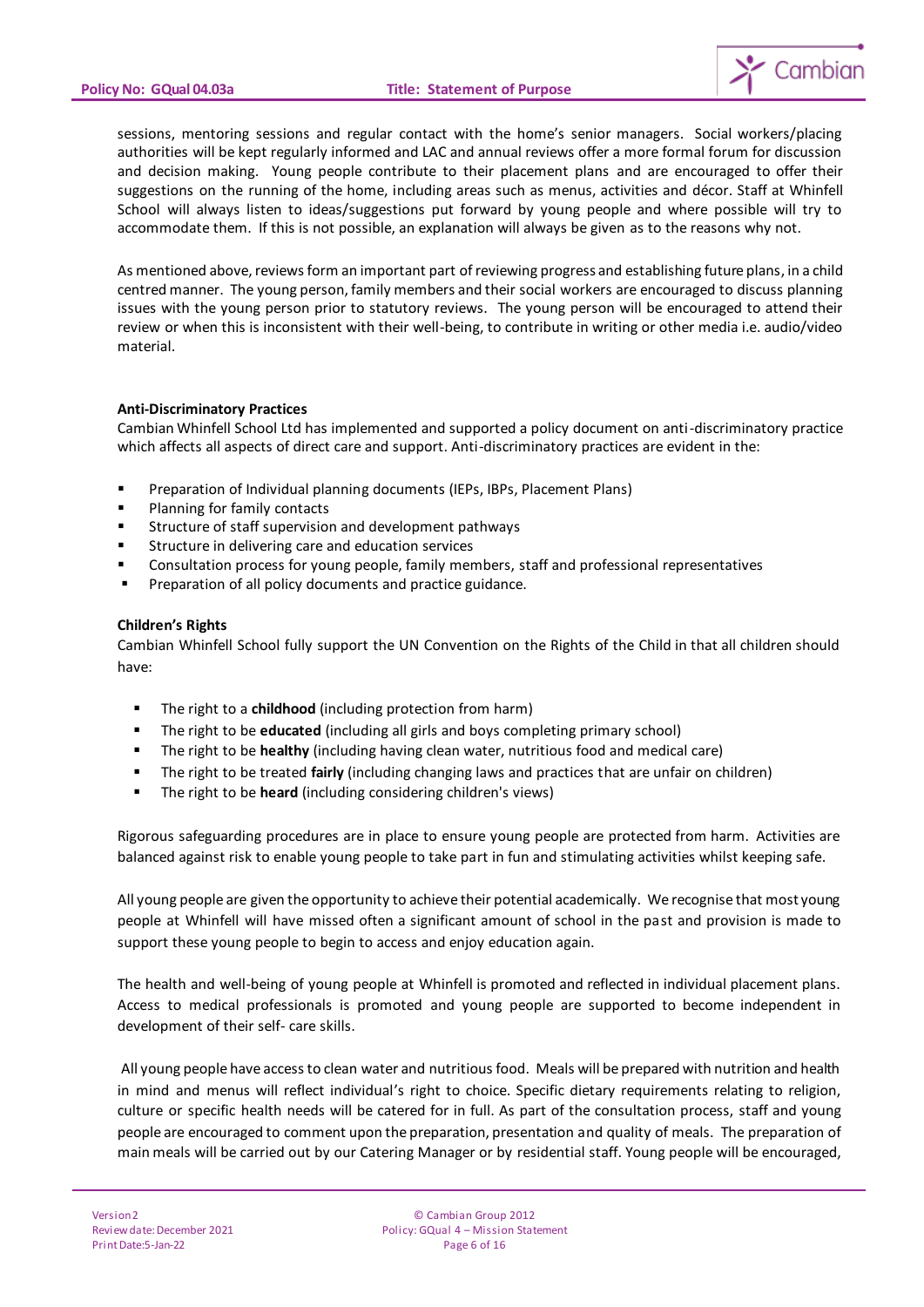

with supervision, to learn cooking skills as part of their extended educational day and when ready will plan, budget, shop for and prepare their meals independently.

## **Office of the Children's Commissioner**

The Children's Commissioner for England promotes and protects children's rights in England. She does this by listening to what children and young people say about what matters to them and making sure adults in charge take their views and interests into account.

The law says that, in her work, the Children's Commissioner should have particular regard to children living away from home or receiving social care, as set out in Part 6, Section 8A of t[he Children and Families](http://www.legislation.gov.uk/ukpga/2014/6/part/6/enacted) Act 2014.

The Commissioner is supported in her work by a team of staff at the **Office of the Children's Commissioner** (OCC). Together, they are responsible for the rights of all children and young people until they are 18 years old, or 25 years if they have been in care, are care leavers or have a disability.

All young people who live at Cambian Whinfell School will be provided with information on how to contact the Office of the Children's Commissioner (for advice and assistance on their rights and entitlements), in their Young Person's Guide.

#### **Independent Advocacy**

All young people must have access to appropriate advocacy support. Young people living at Cambian Whinfell School who are 'Looked After' by the Local Authority, are entitled to an independent advocate. Although there is not a legal requirement for non-looked after children to have access to an independent advocate, Cambian Whinfell School utilise the services of NYAS (National Youth Advocacy Service) to provide advocacy services to all young people living at the home. The Advocate will visit on a monthly basis and provide an opportunity for young people to express their views, wishes and feelings about their care and lives.

Contact details for NYAS are provided for all young people living at Cambian Whinfell School.

#### **EDUCATION:**

#### **Special Educational Needs**

All young people at Whinfell have an Education Health and Care Plan. A multi- disciplinary team identify appropriate ILP's for each young person which are embedded within the 24-hour curriculum. This is co-ordinated by the SENCO and AP and reviewed on a termly basis. The MDT consists of education and residential staff, Educational Psychologist, Speech and Language Therapist, Occupational Therapist. We can contract in the services of a Clinical Psychologist and Therapeutic Counsellor as and when required.

## **Curriculum Information**

Cambian Whinfell School's education is organised by the Principal and Head of Education and supported by Teachers, learning support assistants, instructors and Residential Support Staff. The school day runs from 0900 – 15.15hrs Monday to Friday during educational term times. We follow the national curriculum, adapted to meet the individual needs of our young persons. In addition to the national curriculum we offer Person Centred Development and Therapeutic Outdoor Learning. At the core of the individualised programme of education are the young person's ILPs which are informed by the Statements of Educational Needs / Education and Health Care Plan. Within the academic curriculum emphasis is based on developing numeracy, literacy and communication skills as well as a range of life skills through the ASDAN schemes of work. At 16 young people are entered for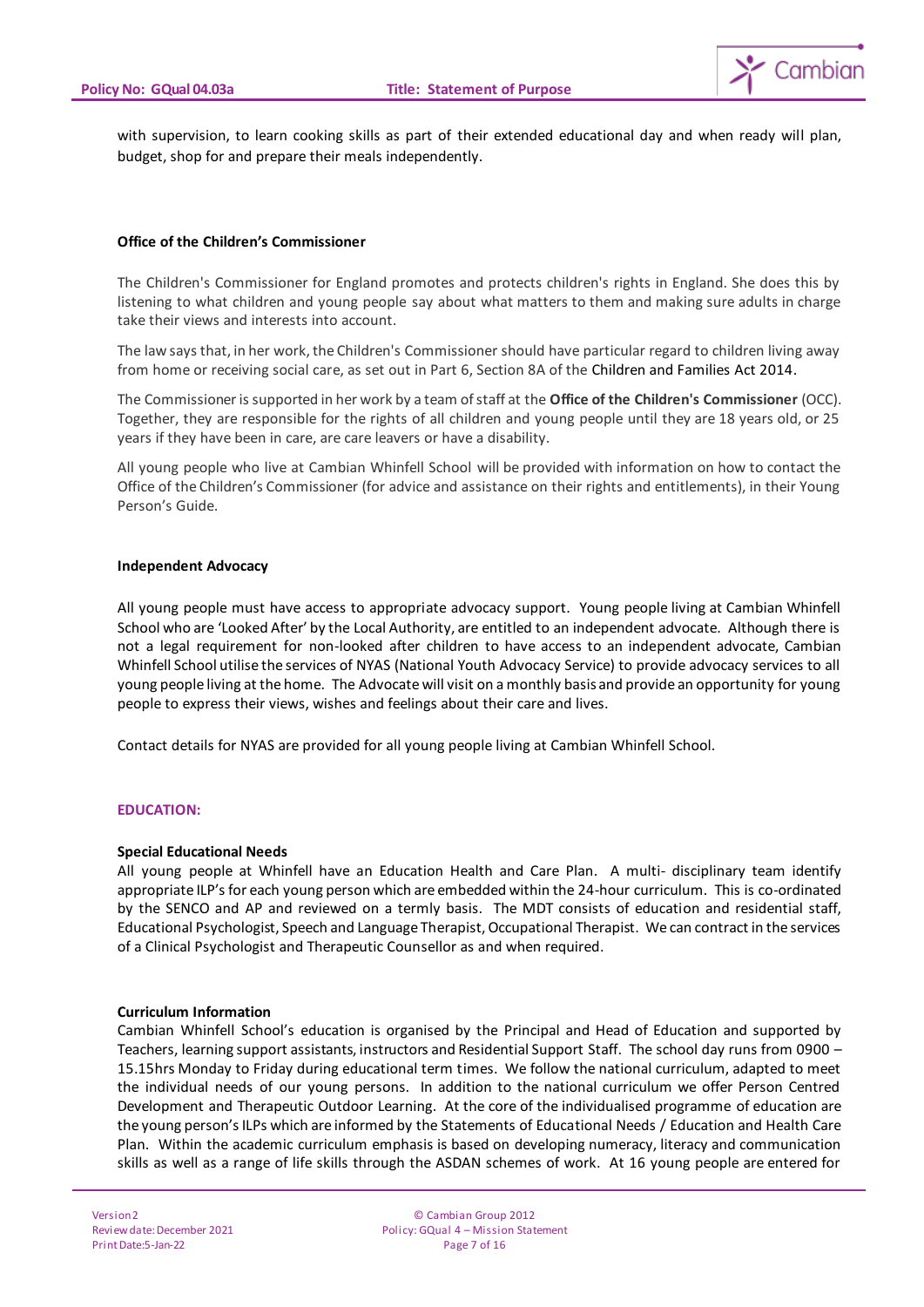

GCSE's and other external accreditation. Embedded in the curriculum is a work skills programme including work experience placements with local organisations. At post 16 we make use of excellent links with local colleges for young people to pursue courses at the appropriate level. All our young people will require intensive wrap around support in order to develop their social skills and functioning.

#### **Reviews**

Young people placed at Cambian Whinfell School are required to have regular statutory reviews as outlined in the Department for Children, Schools and families SEN Code of Conduct. Prior to reviews, consultation will be carried out by those caring and educating the young person, the young person himself, family members, advocates, significant others and professional representatives from the placing authority. The young person will be encouraged to attend the review or where this is considered detrimental to their needs, make representation in writing or using other identified mediums.

#### **ENJOYMENT AND ACHIEVEMENT:**

## **Enjoy and Achieve - Cultural, Recreational and Sporting Activities**

As part of the consultation process and in preparation for Individual Care and Education Plans a summary of referral is completed. This will reflect the individual's aptitudes, skills and 'risk' behaviours. Young people will be encouraged to mix with peers and adults within the wider community according to their abilities, wishes and behaviour.

Cambian Whinfell School Ltd has developed excellent social networks in the local and wider community including fully inclusive youth clubs, sports clubs and voluntary work. The young people can attend leisure facilities including theatre, cinema, swimming and ten-pin bowling if they wish. They may also be supported to attend individual groups within the community including Scouts, Army Cadets, Gaming, Model Railway, Church and youth clubs.

Young people's strengths and skills are nurtured and promoted which in turn boosts self-esteem and confidence. The high staffing levels at Whinfell offer the young people the opportunity to access meaningful and individual activities to reflect their creative, intellectual, physical and social interests and skills.

## **HEALTH:**

## **Therapy**

Cambian Whinfell utilise a Multi-Disciplinary Team to support all aspects of the development of our young people. Professional therapists and clinicians include:

- Qualified Educational Psychologist **-** Dr Joanna Simm EdPsychD PGCE CPsychol AFBPsS, Chartered Educational Psychologist and Associate Fellow of the British Psychological Society
- Qualified Assistant Psychologist supervised by Clinical Psychologist
- SALT and OT provided by qualified individuals through the Cambian Group.

All qualified staff receive clinical supervision on a regular basis through their relevant professional bodies.

The effectiveness of the approach is assessed through MDT meetings and formative assessment using CAP. CAP is an assessment protocol specifically designed to track progress in social, emotional and behavioural development. This can be accessed on site by all relevant staff. As a home for the young people, Cambian Whinfell provides a safe and consistent environment in which young people can test boundaries and establish relationships of trust and respect. It is therefore imperative that any internal/external therapeutic intervention is consistent with the needs of the young person and supportive of their care setting.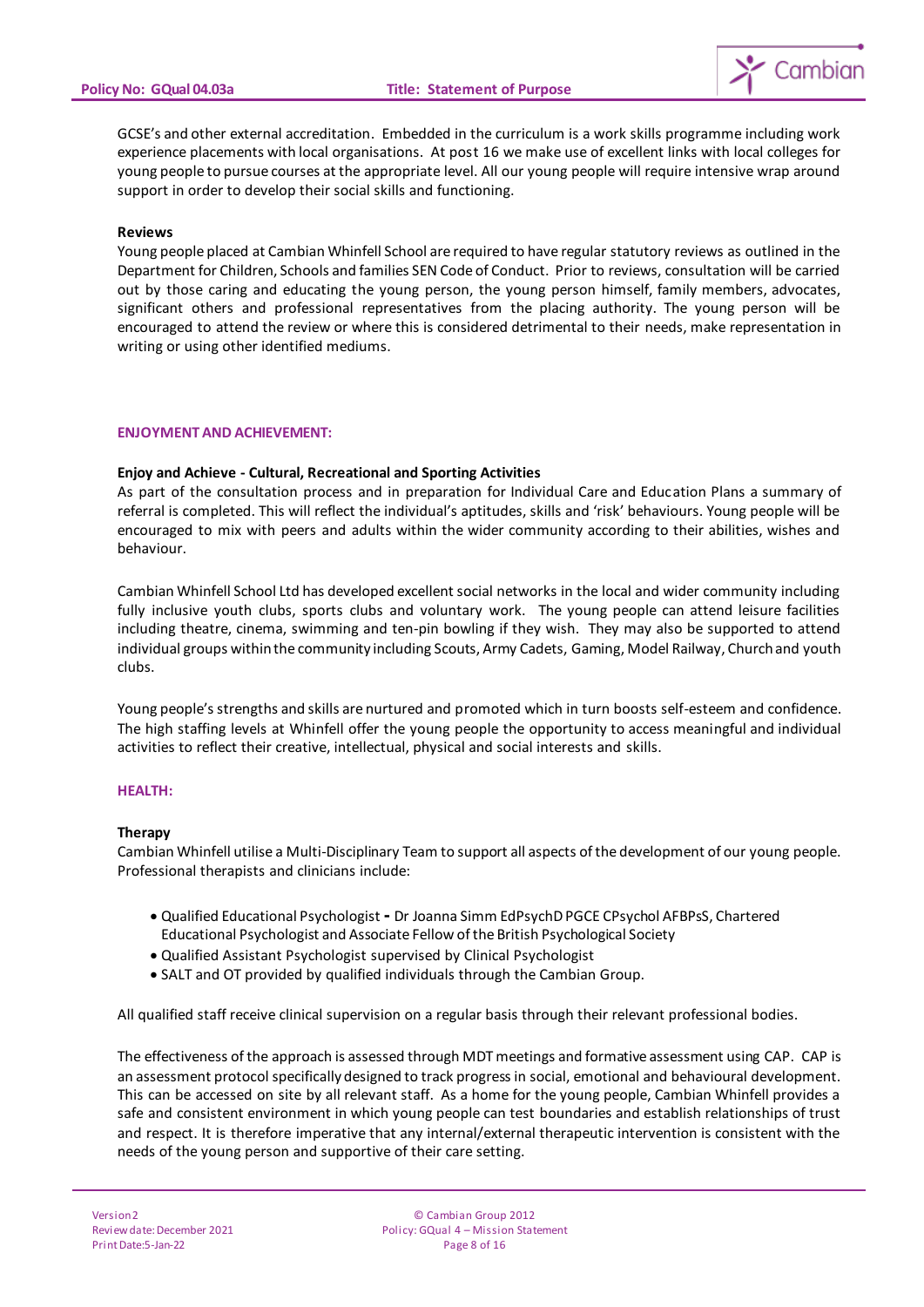

#### **Health and Wellbeing**

Young people at Cambian Whinfell School are all registered with a GP, dentist, and optician. Should a young person require specialist input (i.e. from CAMHS), this is fully supported and arrangements put in place prior to admission to ensure that a smooth transition takes place. Detailed information of the health needs of all young people can be found in their placement plans. Cambian Whinfell School has excellent links with the local Looked-After Children nurse team who visit regularly and carry out any routine assessments in line with LAC procedure.

#### **POSITIVE RELATIONSHIPS:**

#### **Promoting Contact with Family and Friends**

Cambian Whinfell School has a positive record of consultation and working in partnership with parents/significant others. Parents/significant others are encouraged to maintain regular contact with the young person (where detailed as appropriate in the care plan) either by visits to Whinfell or telephone/written correspondence. All young people have access to a telephone in a private area in which they can contact family and friends. Young people can also contact family/friends through email/social networking if appropriate, or letters if preferred. Provision will be made for young people to invite friends to visit them at Whinfell and the Registered Manager will approve this when appropriate. This also extends to young people visiting friends' homes as agreed. Cambian Whinfell School will do all that is practicable to help maintain positive family interaction.

## **PROTECTION OF CHILDREN:**

#### **Supervision of Young People – Day and Night**

Prior to a young person's placement at Whinfell a supervision level will have been agreed in consultation with the placing authority. Appropriately trained and experienced staff will be detailed to work with the young person on a rota basis. Young people will have an identified core team who will be primarily responsible for their care. During the night there will be waking night staff (Windermere Rd site) and sleep-in staff onsite.

#### **Electrical/Mechanical Observation of Young People**

Where there is a specific arrangement detailed in a young person's care plan they may be monitored using electrical video equipment. This need may arise in the event of specific medical conditions, i.e. epilepsy, or where there is a significant and proven risk of self-harm.

**No** areas within the building other than those specified in an individual's care plan will be subject to video surveillance. The exterior of the building may be subject to video surveillance for security reasons only.

**Please refer to the Safeguarding and Child protection section on pages 4/5 for information relating to behaviour support, including dealing with violence and aggression.**

#### **LEADERSHIP AND MANAGEMENT:**

#### **The registered provider;**

Cambian Whinfell School Ltd Metropolitan House 3 Darkes Lane Potters Bar EN6 1AG

#### **The responsible individual;**

Version 2 Review date: December 2021 Print Date:5-Jan-22

© Cambian Group 2012 Policy: GQual 4 – Mission Statement Page 9 of 16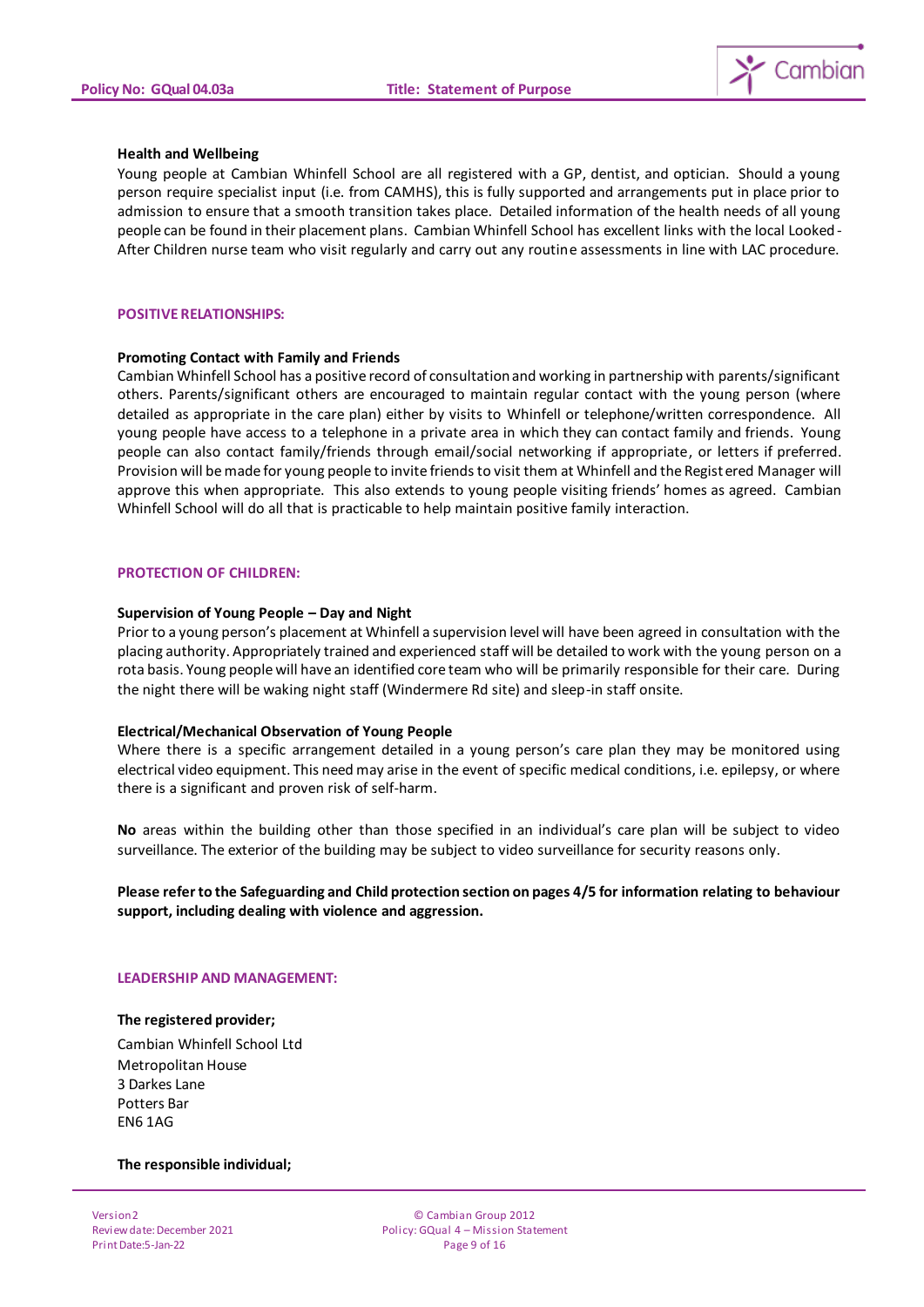

David Glaves Executive Principal The Cambian Group Metropolitan House 3 Darkes Lane Potters Bar EN6 1AG

#### **The registered manager;**

Ian Sharpe Cambian Whinfell School 110 Windermere Road Kendal Cumbria LA9 5EZ Tel: 01539 723322

## **Vetting of Staff and Visitors**

Cambian Whinfell School has a very clear policy and associated guidance notes for the vetting of visitors and staff to the home. Staff are regularly assessed upon their knowledge of such procedures and are subject to disciplinary action if procedures are not met in full.

All staff are subject to full enhanced Disclosure & Barring Service (DBS) disclosures and reference checks. No person can work at Cambian Whinfell unless they have had checks completed in full and to a satisfactory standard. Where an applicant has a criminal record this information may be shared with Ofsted for consultation prior to any appointment being offered.

## **Staff Support/Professional Supervision**

Cambian Whinfell School is committed to the care of young people and the staff assigned the task of meeting their care and educational needs. As an organisation Cambian Whinfell School provides a support package to its workforce which highlights clear organisational goals, positive working practices, a defined management structure, an accessible complaints procedure, forums for consultation and individual supervision plans. All staff receive professional supervision sessions with their line managers at regular intervals, and more frequently within the first six months of employment. Cambian Whinfell School have access to the group specialists who advise over matters of current employment law, Health & Safety and other legal matters.

#### **Management and Staffing Structure**

The Principal is ultimately responsible for the running of the whole site. The registered manager is legally responsible for all the care components.

| <b>Principal D Glaves</b> |                                            | Registered Manager I SHARPE |  |
|---------------------------|--------------------------------------------|-----------------------------|--|
|                           | ambian G<br>$\lambda$ ual 4 – M<br>Page 10 |                             |  |
| Deputy Head Teacher       |                                            | <b>Deputy Care Managers</b> |  |
| <b>P SANDHAM</b>          |                                            | J Carradus/E BROWN          |  |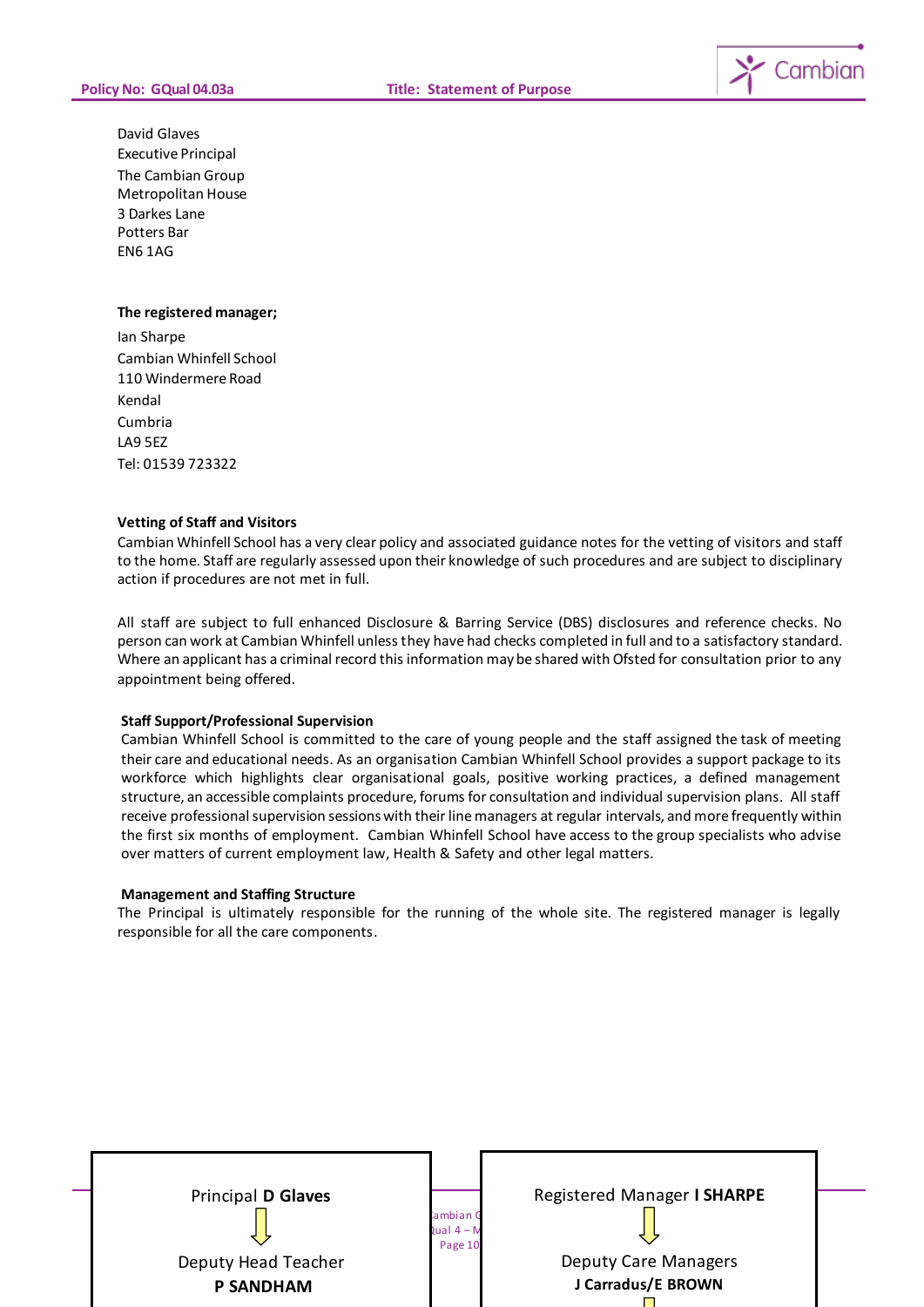

| <b>Bursar M WATERS</b> |  |  |
|------------------------|--|--|
|                        |  |  |
| Administration         |  |  |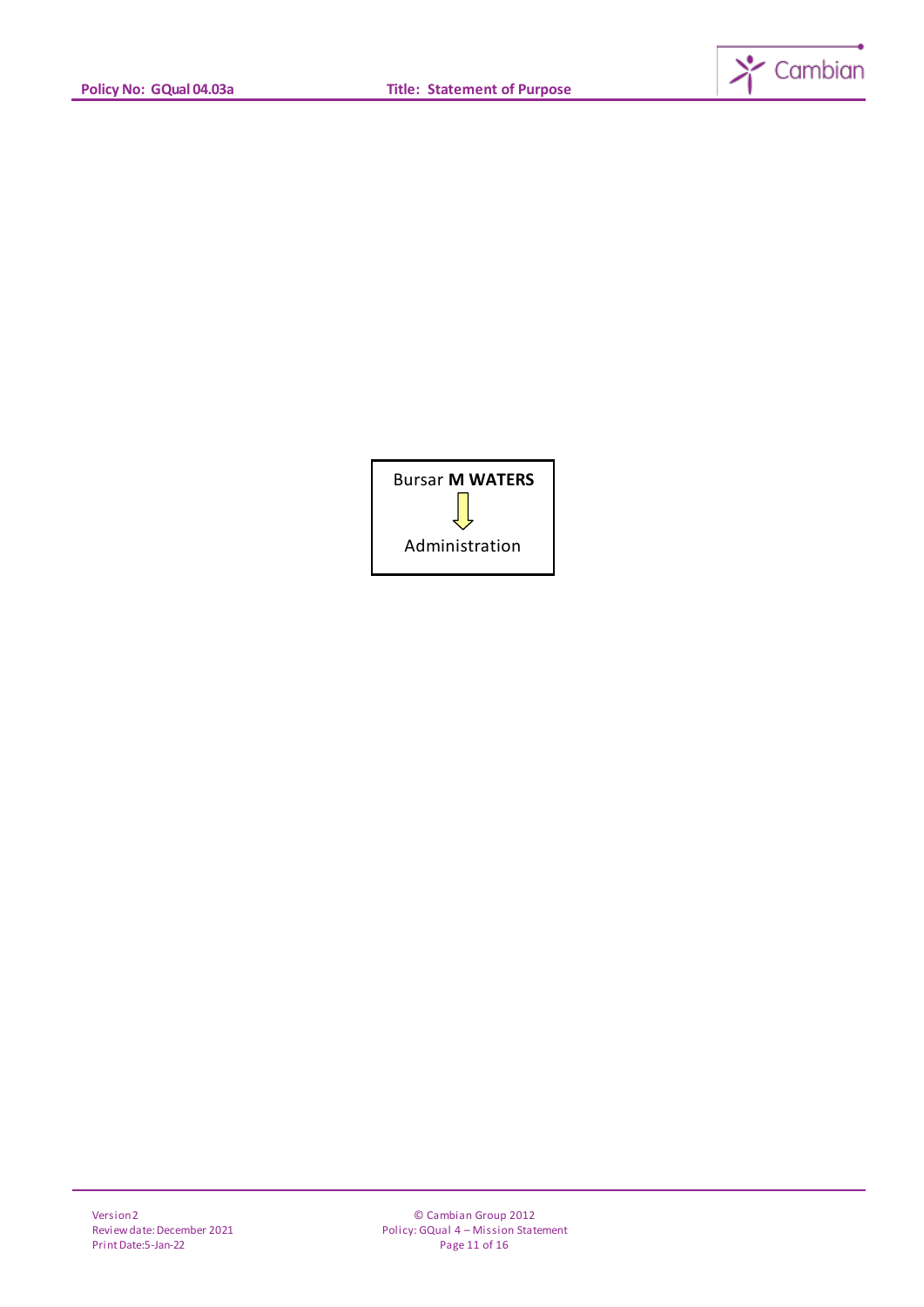

DH tasks care staff as LSAs during school day through Team Leaders

 \* Teams run 5 RSWs in school day and 7 RSWs out of school hours Regular teams complemented by relief/bank staff

Version 2 Review date: December 2021 Print Date:5-Jan-22

© Cambian Group 2012 Policy: GQual 4 – Mission Statement Page 12 of 16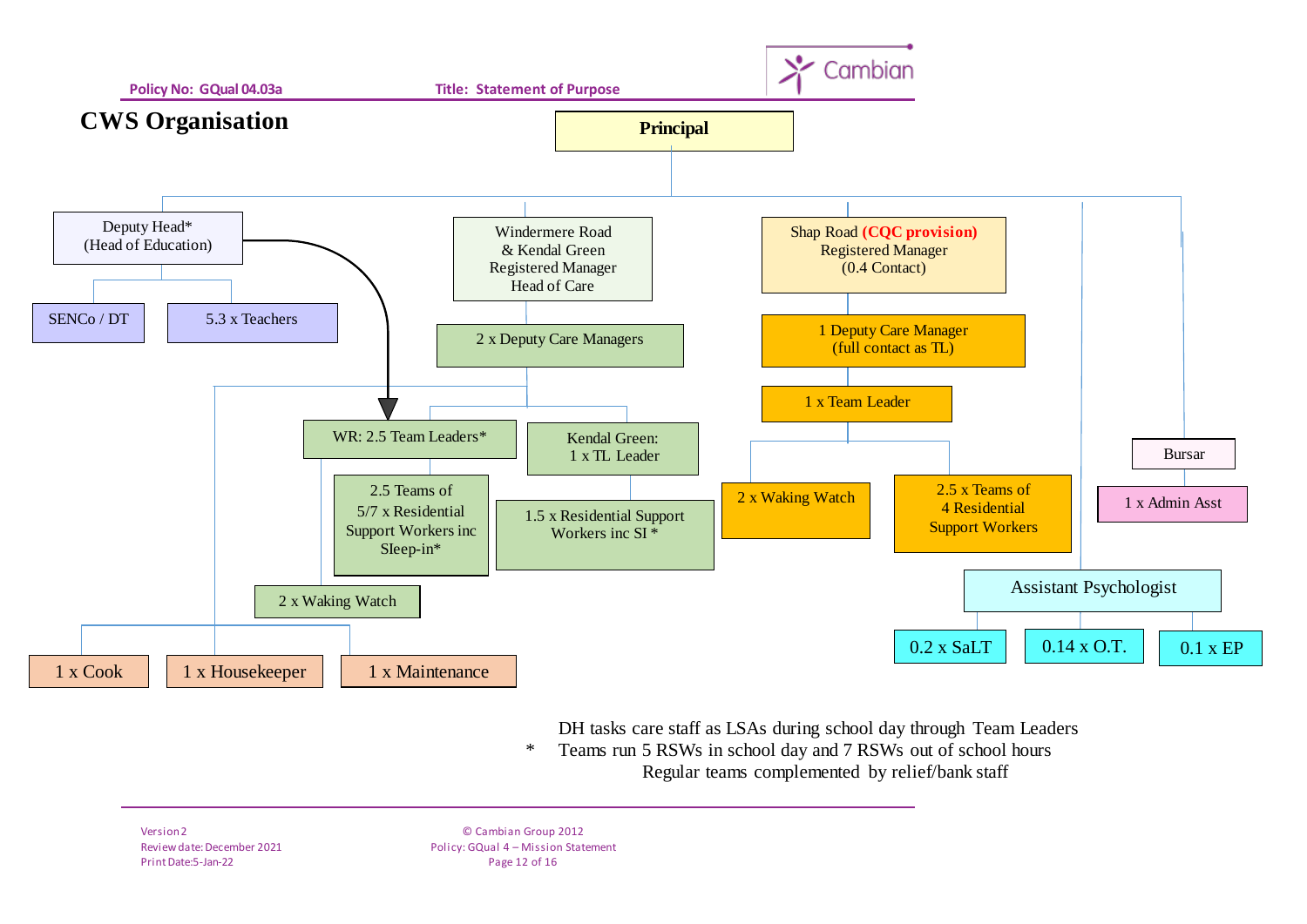

## **Adequacy of Staffing**

Cambian Whinfell School ensures that all staff allocated to young people are adequately experienced, trained and supported to deliver informed quality care. Cambian Whinfell School ensures that all new staff complete a full induction programme and 'shadow' more experienced staff in the setting until they are assessed as being competent to work without direct supervision. Cambian Whinfell School do not use agency staff; instead we have a small and reliable team of relief staff who are all appropriately trained to cover instances of sickness/holiday etc. A senior manager is on call 24/7 and if staffing levels require, will work alongside residential staff/teachers to ensure adequate support and supervision for our young people. **Details of staffing qualifications and experience are available as an appendix to this document.**

## **Training**

Cambian Whinfell School has a high-quality training programme called 'Achieve' which is designed to meet the individual and group needs of young people in placement. Our current training programme, including e-learning modules and face to face delivery incorporates:

- Safeguarding Adults & Children
- **Autism Awareness training**
- Complaints
- Achieve Something Special
- Dealing with concerns at work
- Equality & Diversity
- Food Safety
- Infection Control
- Information Governance Awareness
- Protecting Our Health & Safety
- Responding to Emergencies (inc Fire)
- Data Protection
- MAPA Strategies for the de-escalation and safe management of physical intervention
- Level 2 Certificate in Understanding Autism
- Level 3 Diploma Residential Child Care
- Boots Safe handling of medicines (foundation and advanced)
- Fire Warden
- First Aid

In addition to these training modules, an annual programme is being rolled out by the Multi-Disciplinary Therapy Team and delivered to both residential and teaching staff. The programme of training will include inputs from the Education Psychologist, Assistant Psychologist, Speech and Language Therapist and Occupational Therapist and where necessary will be specific to the individual young people at Whinfell.

## **CARE PLANNING:**

## **Placement Criteria**

Cambian Whinfell School can offer tailored placements to young males presenting with a variety of complex needs and diagnosis, including Autistic Spectrum Disorder (including Asperger Syndrome) and behaviours associated with language and communication; specific, moderate and severe learning difficulties; ADHD (Attention Deficit Hyperactivity Condition). The individualised provision of service reflects the need for close support within a quality care and education setting. Cambian Whinfell School also networks specialist therapeutic services in the local area to support specific therapeutic needs of individual young people.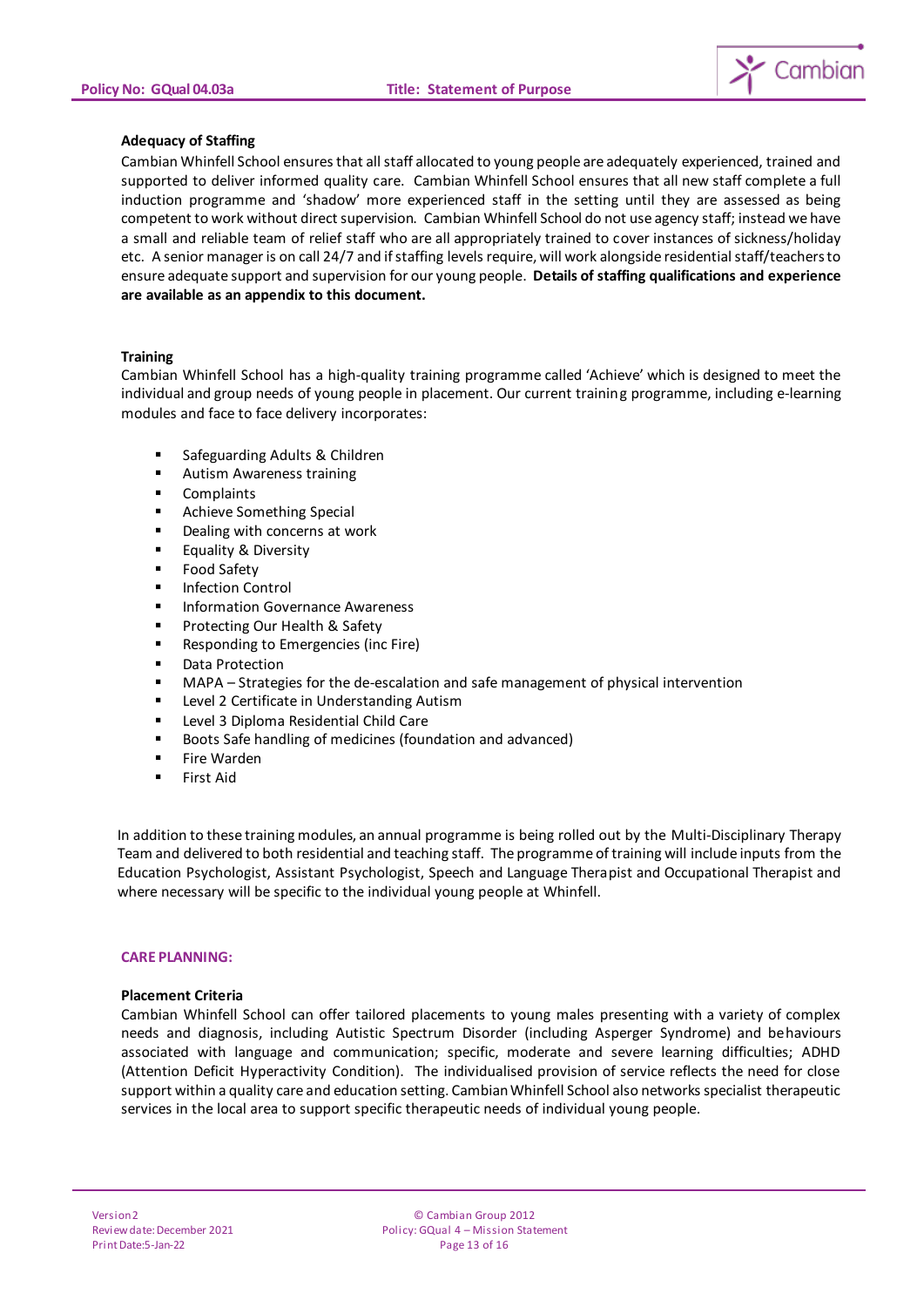

Placements are offered to young people whom the placing authority and Cambian Whinfell School Ltd assess as requiring specialist support within a small, homely environment. The provision of placements to young people will reflect the experience, skills and qualifications available from the workforce at Cambian Whinfell School at the time of placement.

The school operates for 52 weeks of the year and accepts only 52 week residential placements where medium to long term care is required.

Cambian Whinfell School **will not** offer placements to young people where:

- **There is a significant history of bullying of peers**
- **There is a significant history of criminalised behaviour**
- There is a significant history of alcohol or drug/substance abuse
- **History of significant fire starting**
- **History of significant assaults on staff or young people (physical or verbal)**
- **Extreme physical or medical need**
- **History of false allegations**

#### **Admissions procedure**

Prior to planned placements being offered at Cambian Whinfell School:

The Local Authority (LA) or Social Services makes a referral to the School which would normally first go through the Cambian commissioning team. The Education Health and Care Plan (or Scottish Child Plan) and any additional papers are assessed by the commissioning manager before being passed to the school. The commissioning manager will make a judgement if the referral is a good match for the school's profile and will complete an initial referral form. The purpose is:

- To determine the prospective young person's suitability for an assessment meeting (on the basis of the likelihood of the school being able to meet needs).
- **To make an early assessment of the likely level and type of support required.**
- To assess the needs of the young person, and the likely impact of his admission upon the existing school cohort.

The referring authority representative, agent, parents/guardians and the prospective young person are invited to the school for a show-around and an informal meeting to determine suitability for placement. A home visit is then normally carried out by the Registered Manager and Principal or their designates. At this point contact is made between the clinical lead and any professionals involved with the young person.

As a combined SLT and MDT the referral is reviewed and a decision made as to whether or not to offer a place. Fundamentally the decision will be informed by our ability to meet need, to keep the young person safe and manage the impact on the rest of the cohort. Any additional needs identified will be raised with the LA and other external agencies at an early stage to determine any additional costs beyond the core fee. It is crucial for the young person that the placement succeeds so a great deal of time is spent on determining the level of risk and the suitability of the offer.

The formal assessment meeting is a critical event in the relationship between the school, LA, parent(s) and prospective young person. It is vital that a comprehensive picture of the prospective young person's needs, likes/dislikes, abilities and interests are gleaned, if we are to work effectively with him. This will also give parents/guardians and school staff an opportunity to further develop an understanding and fruitful relationship that will be a major influence on the young person's future development.

Once it is agreed that a prospective young person will be admitted, the initial referral information is further amplified and a transition plan agreed. The plan varies from individual to individual and may involve further visits to school,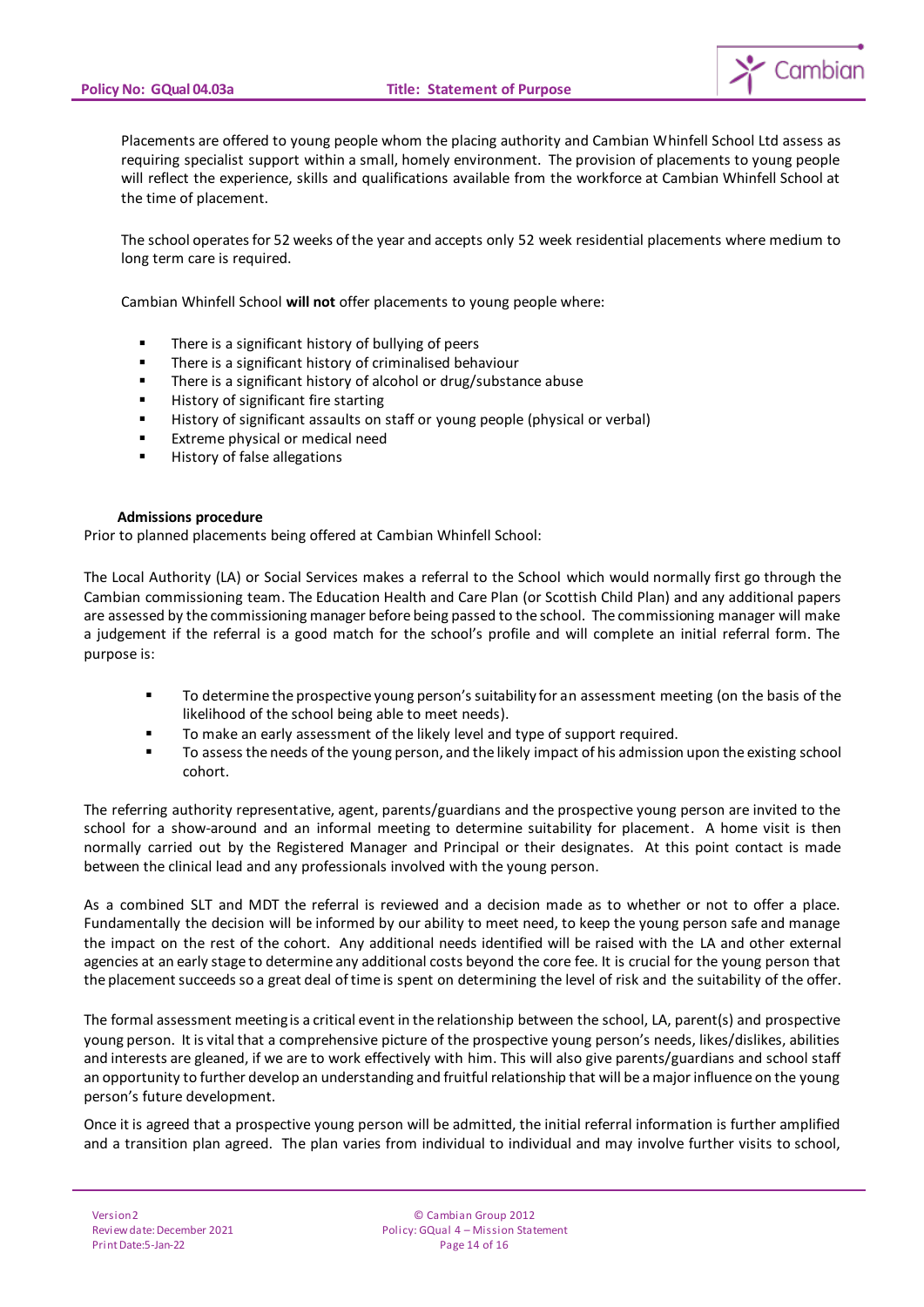

meetings at home with key staff members or regular email and phone contact. To all new admissions we send a pack that includes the Young person's Guide.

 At school we identify the most obvious needs of the young person and an early action plan for staff to work on during the initial (12 weeks) assessment period. This first three months is always an extended assessment period during which time MDT and education will carry out baseline assessments. These will further inform the way ahead. At the end of 12 weeks we hold an initial review of placement and hopefully determine that we can continue to meet need and manage impact.

Normally, the young person's care plan will need to have identified a need for a placement of 12 months or over.

#### **Further Information**

Admissions can take place at any time during the year. Referrals and enquiries are made through the Cambian Admissions Team or the Principal, and can be made by parents, local authorities, social services departments or health authorities. Visits from prospective parents and representatives of placing authorities are always welcome at any time. Young people are admitted following a thorough assessment by members of the Senior Management Team and there is a detailed admissions policy that can be viewed at the request of the referring person outlining the process.

#### **Admissions line: 0800 288 9779**

Cambian Whinfell School is happy to provide any of the above mentioned policies, an organization chart and a school prospectus to parents and other stakeholders upon request.

#### **Additional Contact Details**

## **The Children's Commissioner for England:**

The Office of the Children's Commissioner Sanctuary Buildings 20 Great Smith Street London SW1P 3BT

Tel: 0800 528 0731 [advice.team@childrenscommissioner.gsi.gov.u](mailto:advice.team@childrenscommissioner.gsi.gov.uk)k

## **Ofsted**

Piccadilly Gate Store Street Manchester M1 2WD

Email[: enquiries@ofsted.gov.uk](mailto:enquiries@ofsted.gov.uk)

General enquiries: 0300 123 1231

#### **Child Protection Services:**

NSPCC child protection helpline